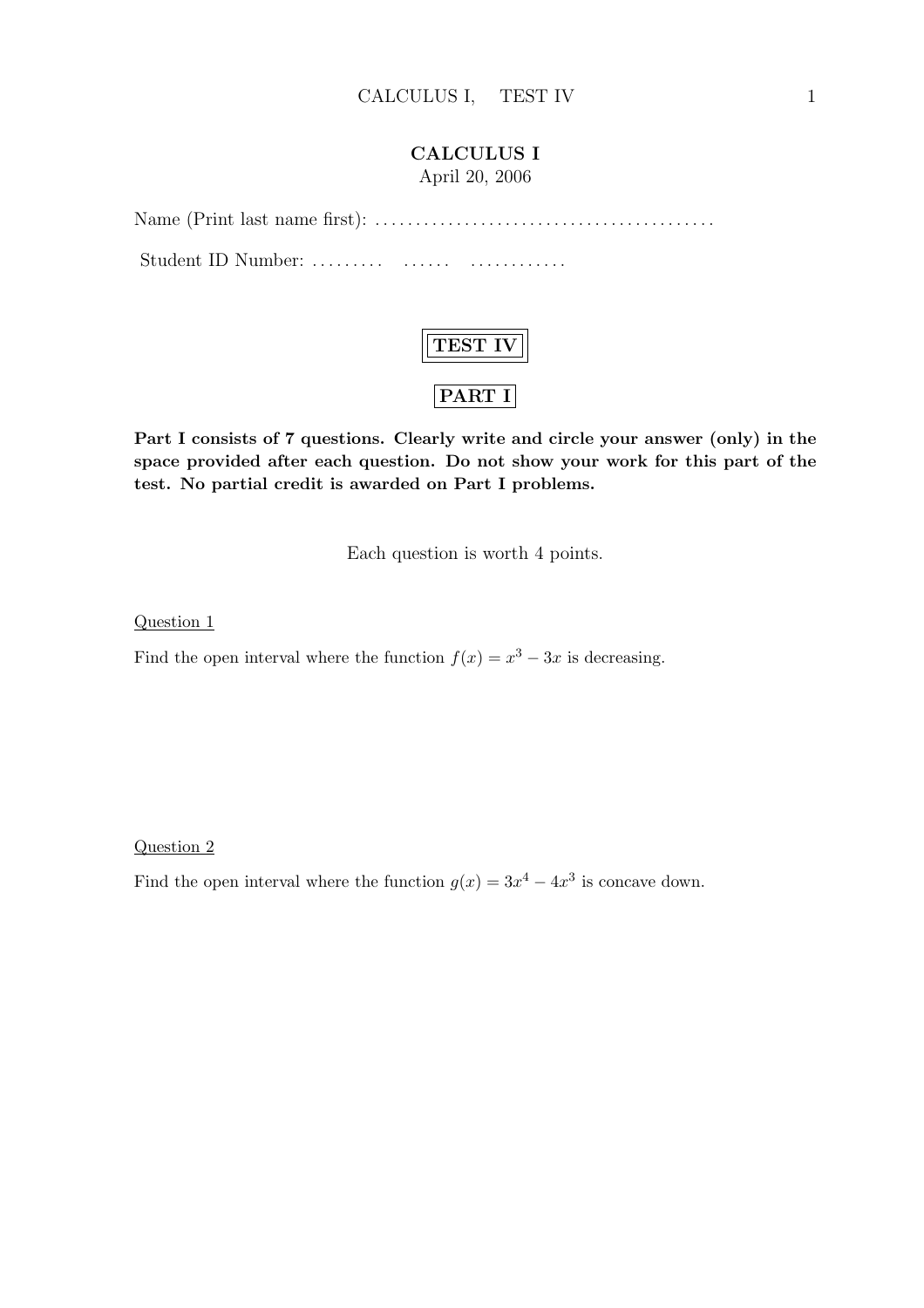#### Question 3

Does the curve  $y = \frac{9}{16}$  $\frac{9}{10} x^{5/3}$  have an inflection point? [Your answer should be either yes or no!]

#### Question 4

Evaluate the following limit.

$$
\lim_{x \to 0} \frac{1 - \cos x}{x}
$$

#### Question 5

Find the most general antiderivative of the function

$$
f(x) = \frac{1}{1 + x^2}
$$

Question 6

Find the general indefinite integral  $\int \sec^2 x \, dx$ 

Question 7

Evaluate the definite integral  $\int_1^2$ 0 x dx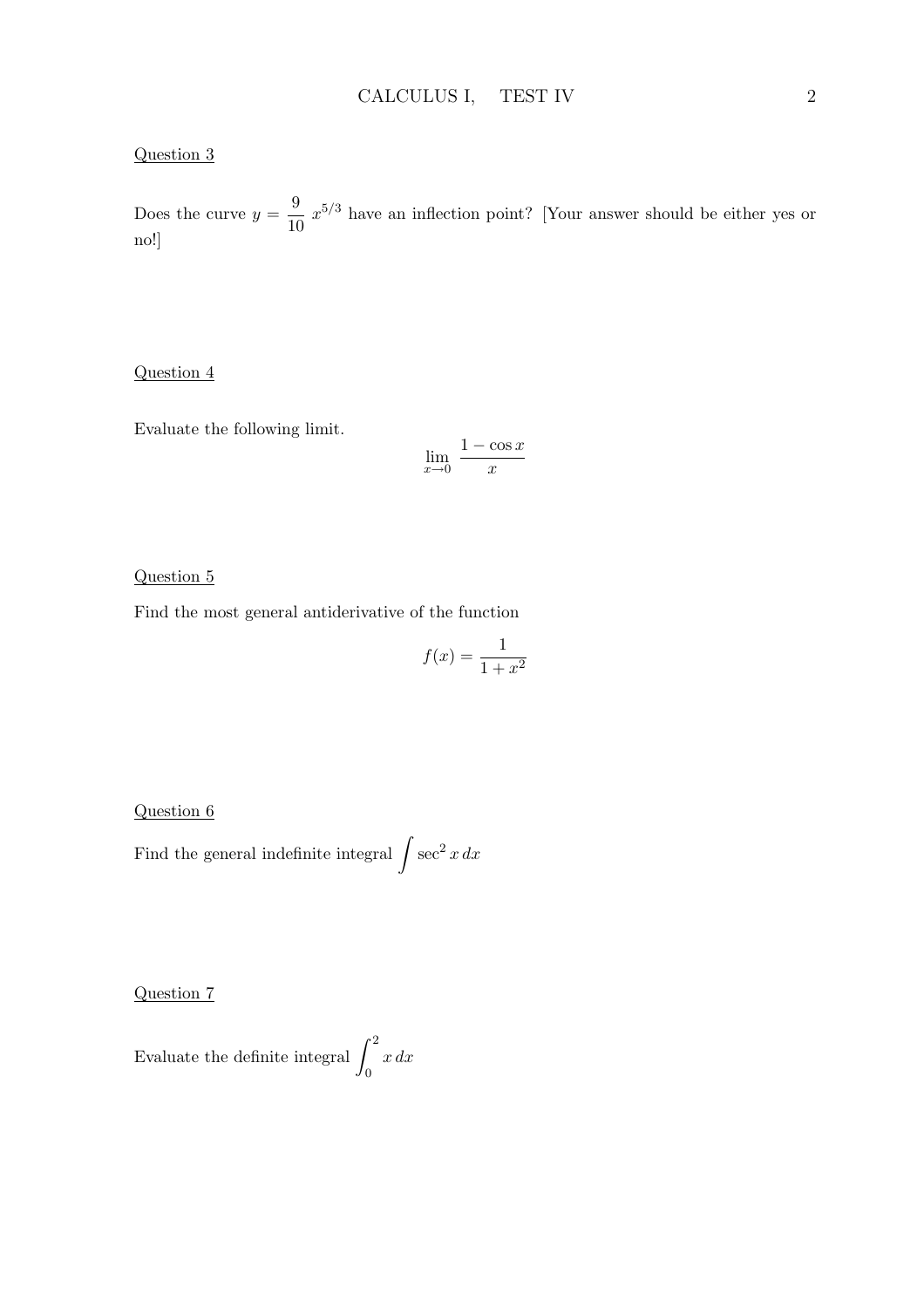### PART II

Each problem is worth 8 points.

Part II consists of 9 problems. You must show your relevant work on this part of the test to get full credit. Displaying only the final answer (even if correct) without the relevant step(s) will not get full credit.

### Problem 1

Consider the function

$$
f(x) = 2x^3 - 3x^2 - 12x.
$$

- (a) Find the local maximum value of the function  $f(x)$ .
- (b) Find the local minimum value of the function  $f(x)$ .

### Problem 2

Consider the curve

$$
y = \frac{x^4}{12} - \frac{x^3}{6}.
$$

- (a) Find the open intervals where the curve is concave up. [You should find two intervals in all!]
- (b) Find the inflection points of the curve.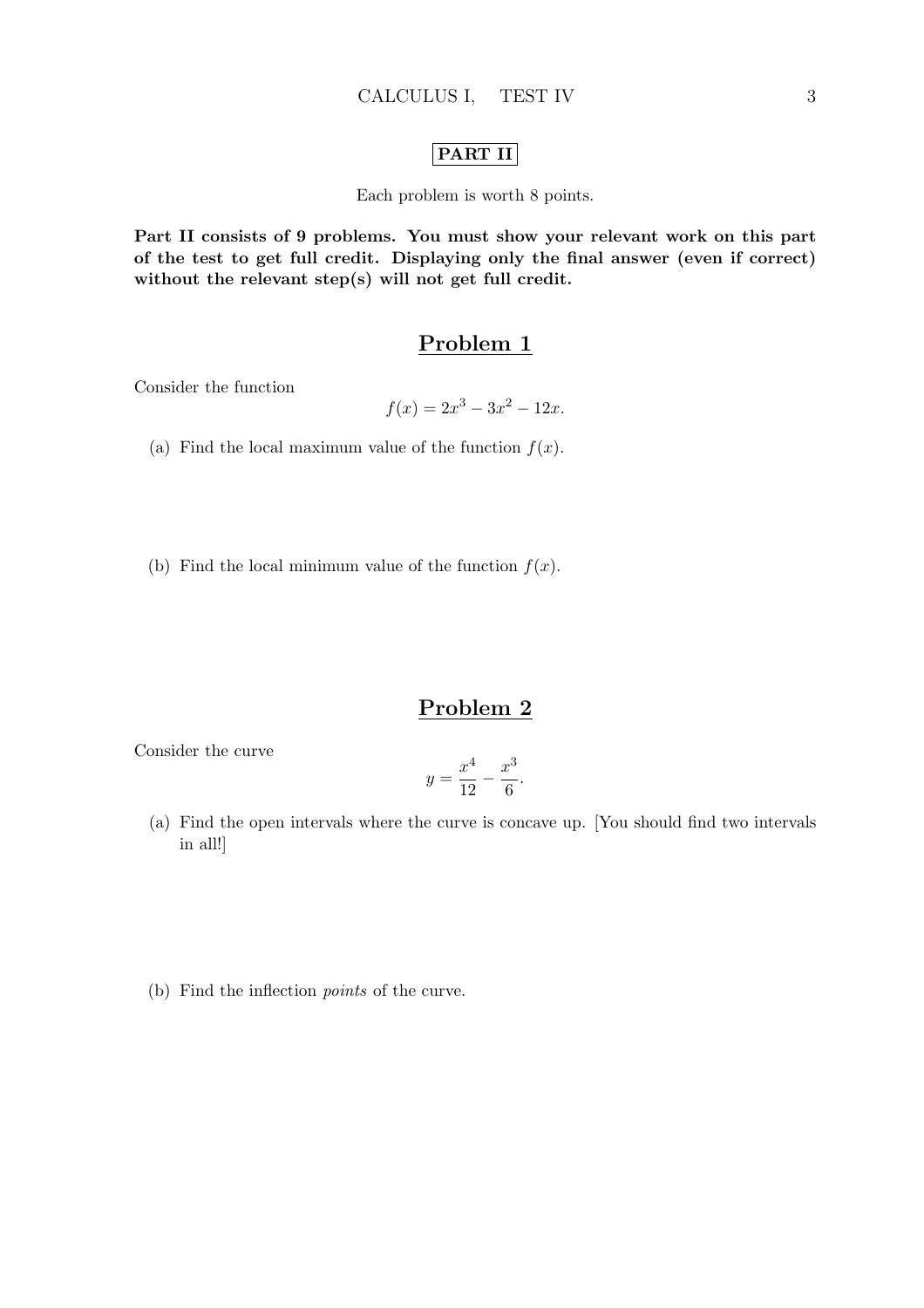Evaluate the following limits.

(a) 
$$
\lim_{x \to \infty} \frac{x+3}{2x-1}
$$

(b) 
$$
\lim_{x \to 0} \frac{x - \sin x}{x^2}
$$

### Problem 4

A box with a *square base* and *open top* must have a volume of  $4 \text{ ft}^3$ . Find the *dimensions* of the box that minimize the amount of material used.

[Hint: The volume of a box is given by  $V = x^2 h$ , where x is the length of each edge of the square base and  $h$  is the height of the box. In this case, the area to be minimized is given by  $A = x^2 + 4xh$  for an open top box.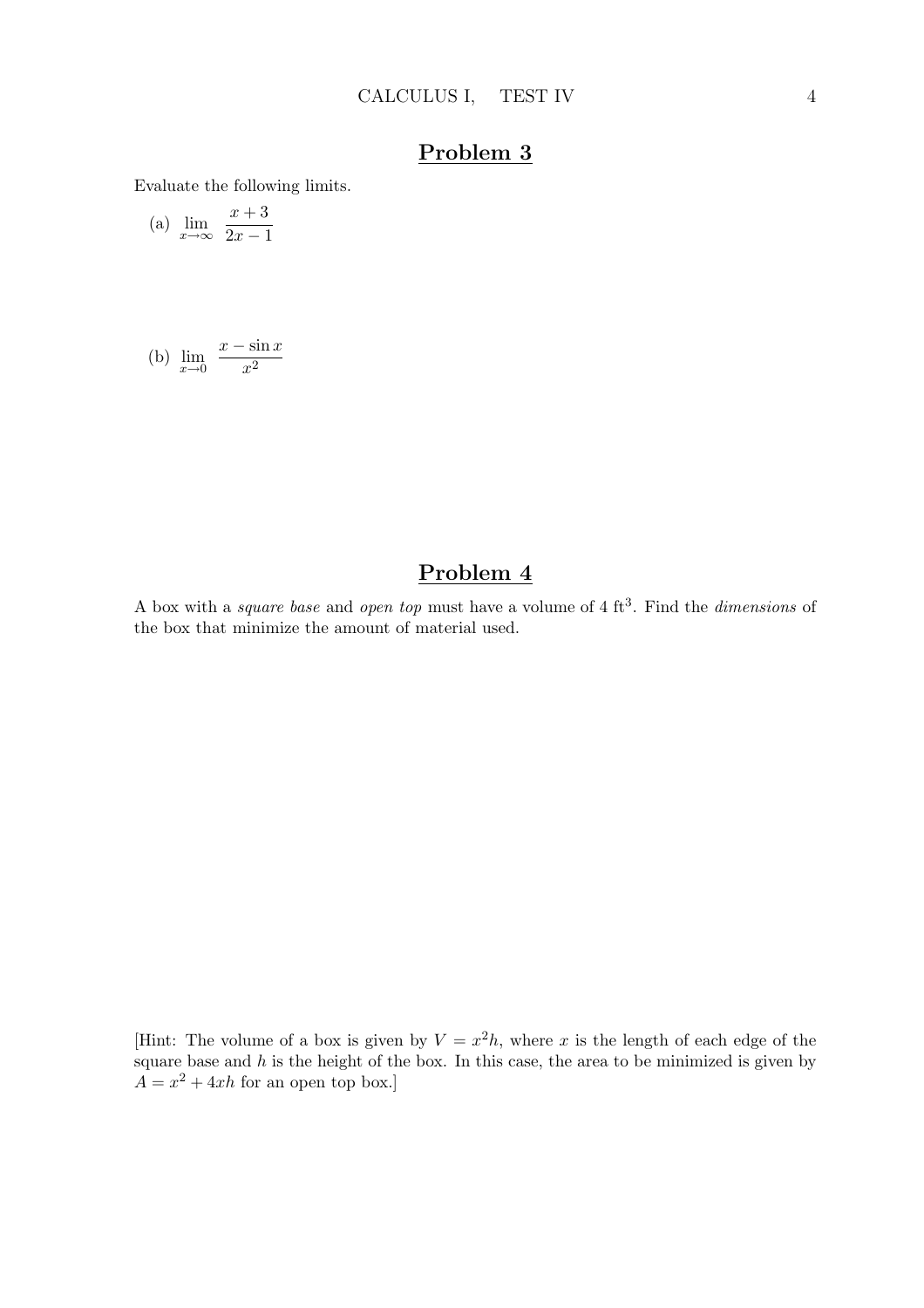Let  $s'(t) = 1 + e^t + \cos t$ .

(a) Find  $s(t)$ . [Here you are required to write the most general expression for  $s(t)$ .]

(b) Find  $s(t)$  if it is known that  $s(0) = -4$ .

## Problem 6

Find the most general antiderivative of the following functions.

(a) 
$$
f(x) = 1/x
$$
.

(b) 
$$
f(x) = -\sin x.
$$

(c) 
$$
f(x) = \frac{1}{\sqrt{1 - x^2}}
$$
.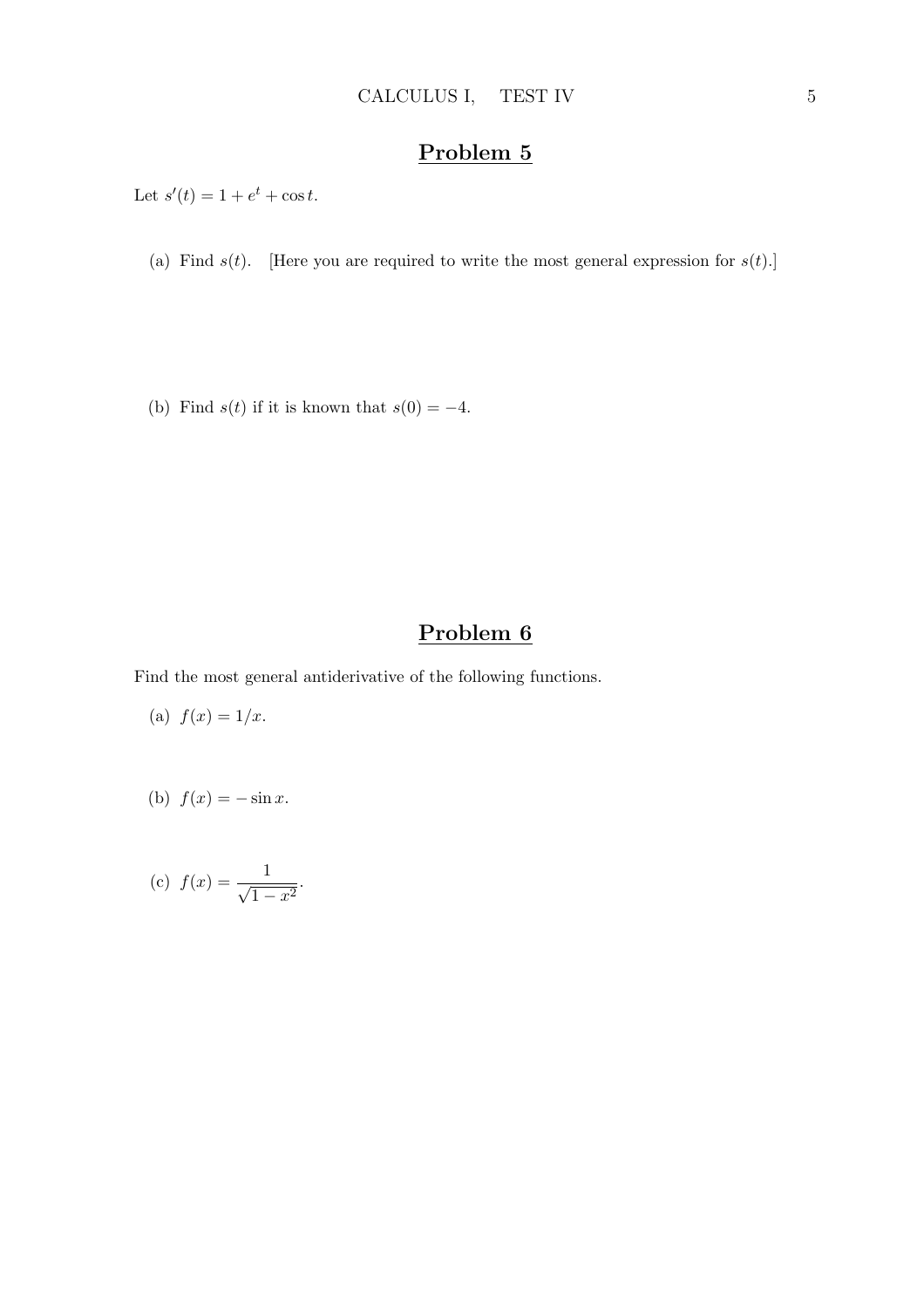A particle moves along a straight line with (constant) acceleration  $a(t) = 4 \text{ ft/s}^2$ .

(a) Find the velocity  $v(t)$  of the particle if it is known that its initial velocity  $v(0) = 0$ .

(b) Find the position  $s(t)$  of the particle if it is known that its initial position  $s(0) = 0$ .

## Problem 8

Find the following general indefinite integrals.

(a) 
$$
\int \frac{x^2 + x + 1}{x} dx
$$

(b) 
$$
\int (\sin x - 2\cos x + e^x) dx
$$